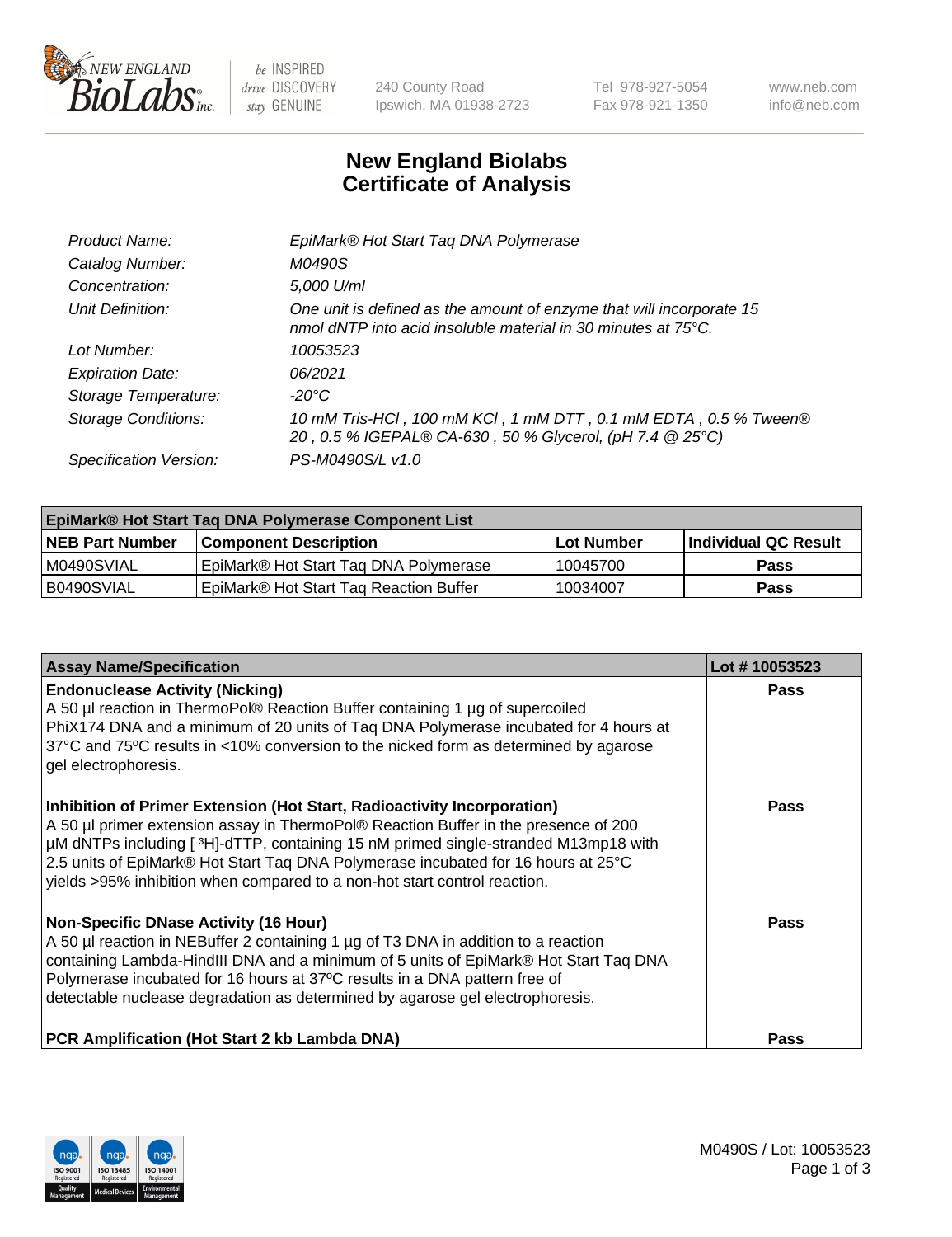

 $be$  INSPIRED drive DISCOVERY stay GENUINE

240 County Road Ipswich, MA 01938-2723 Tel 978-927-5054 Fax 978-921-1350 www.neb.com info@neb.com

| <b>Assay Name/Specification</b>                                                                                                                                                                                                                                                                                                                                                                                                              | Lot #10053523 |
|----------------------------------------------------------------------------------------------------------------------------------------------------------------------------------------------------------------------------------------------------------------------------------------------------------------------------------------------------------------------------------------------------------------------------------------------|---------------|
| A 50 µl reaction in EpiMark® Hot Start Taq Reaction Buffer in the presence of 200 µM<br>dNTPs and 0.2 µM primers containing 20 pg Lambda DNA and 100 ng Human Genomic DNA<br>with 1.25 units of EpiMark® Hot Start Taq DNA Polymerase for 30 cycles of PCR<br>amplification results in an increase in yield of the 2 kb Lambda product and a<br>decrease in non-specific genomic bands when compared to a non-hot start control<br>reaction. |               |
| <b>Phosphatase Activity (pNPP)</b><br>A 200 µl reaction in 1M Diethanolamine, pH 9.8, 0.5 mM MgCl2 containing 2.5 mM<br>p-Nitrophenyl Phosphate (pNPP) and a minimum of 100 units Taq DNA Polymerase<br>incubated for 4 hours at 37°C yields <0.0001 unit of alkaline phosphatase activity<br>as determined by spectrophotometric analysis.                                                                                                  | <b>Pass</b>   |
| <b>Protein Purity Assay (SDS-PAGE)</b><br>Taq DNA Polymerase is ≥ 99% pure as determined by SDS-PAGE analysis using Coomassie<br>Blue detection.                                                                                                                                                                                                                                                                                             | <b>Pass</b>   |
| qPCR DNA Contamination (E. coli Genomic)<br>A minimum of 5 units of EpiMark® Hot Start Taq DNA Polymerase is screened for the<br>presence of E. coli genomic DNA using SYBR® Green qPCR with primers specific for the<br>E. coli 16S rRNA locus. Results are quantified using a standard curve generated from<br>purified E. coli genomic DNA. The measured level of E. coli genomic DNA<br>contamination is $\leq 1$ E. coli genome.        | <b>Pass</b>   |
| <b>RNase Activity (Extended Digestion)</b><br>A 10 µl reaction in NEBuffer 4 containing 40 ng of a 300 base single-stranded RNA<br>and a minimum of 1 µl of EpiMark® Hot Start Taq DNA Polymerase is incubated at 37°C.<br>After incubation for 16 hours, >90% of the substrate RNA remains intact as<br>determined by gel electrophoresis using fluorescent detection.                                                                      | <b>Pass</b>   |
| Single Stranded DNase Activity (Hot Start, FAM-Labeled Oligo)<br>A 50 µl reaction in ThermoPol® Reaction Buffer containing a 10 nM solution of a<br>fluorescent internal labeled oligonucleotide and a minimum of 25 units of Taq DNA<br>Polymerase incubated for 30 minutes at 37°C and 75°C yields <10% degradation as<br>determined by capillary electrophoresis.                                                                         | <b>Pass</b>   |

This product has been tested and shown to be in compliance with all specifications.